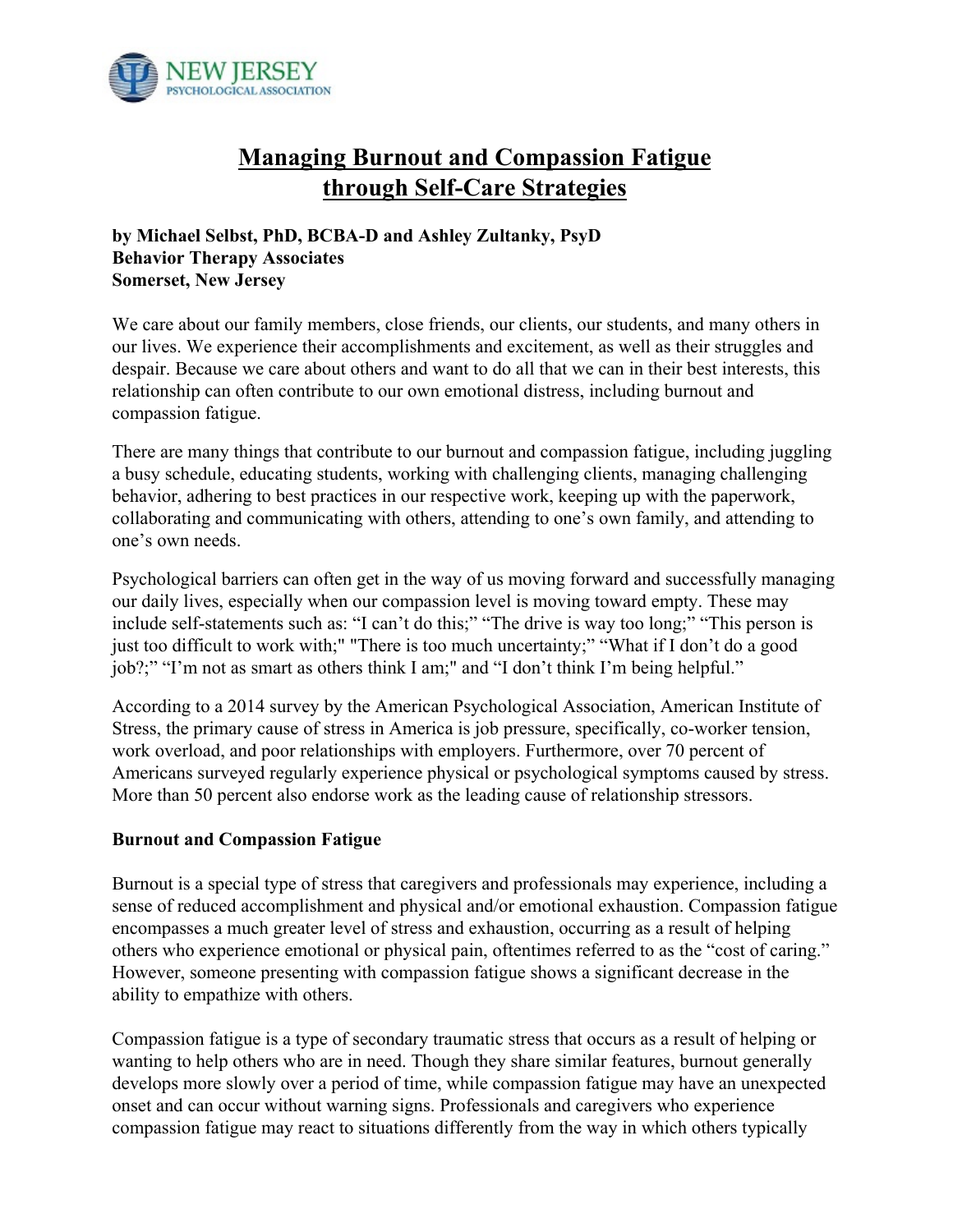respond, due to an erosion of "compassion skills." A majority of individuals in any kind of helping profession experience at least some degree of burnout or compassion fatigue in their lives.

Minimizing and managing one's stress are important for self-care and living life more fully. This leads to greater self-compassion, including self-kindness, mindfulness, and our shared humanity.

Common signs of compassion fatigue include irritability, anxiety, agitation, frustration and anger; depersonalization and feeling disconnected from others; decreased feelings of empathy and sympathy; increased and chronic psychological and emotional fatigue; apathy, disinterest, or dread related to working for or taking care of others; physiological and physical discomfort; difficulties in interpersonal relationships; and noticing thoughts about being "unfulfilled" in the role of professional or caregiver.

## **Stress is Part of Life**

It is important to recognize that stress is a part of life, and it is easy to experience burnout and compassion fatigue when we do not move off of our "automatic pilot" way of steering through life instead of taking the steering wheel, recalibrating, and moving carefully and calculated in a values-driven direction. In fact, all humans will and do experience discomfort, including stress, self-doubt, fatigue, and fear. It is our attempts to eliminate discomfort that are *doomed* to fail at some point. We find that the more you try to get rid of discomfort the more you "got" it (just like trying to "get out" of the Chinese finger trap. We eventually realize that our solutions to *eliminate* discomfort now become the *problem.* This can exacerbate our burnout and compassion fatigue. Instead of focusing on self-care, we incorrectly focus on trying to keep digging and digging within the hole we have found ourselves. Yet, analyzing how we got in the hole, or blaming the hole or the shovel, does not help at all. We need to stop "struggling" with the stress and take active steps to do something different, something aligned with who and what we care about. This includes steps to care for yourself.

If you did not care, you would not experience discomfort and there would be no potential struggle. However, there does not have to be a "struggle." There can and is a better way of managing the situation, our thoughts, and emotions.

#### **Self-Compassion**

Individuals who practice self-compassion are more likely to endorse increased positive mood, decreased negative mood, lower depression symptom severity, and lower levels of anxiety. Self-compassion may protect against experiencing anxiety in response to significant stressful situations. Overall, increased self-compassion is associated with lower levels of mental health symptoms. Conversely, lower levels of self-compassion were associated with higher levels of psychopathology.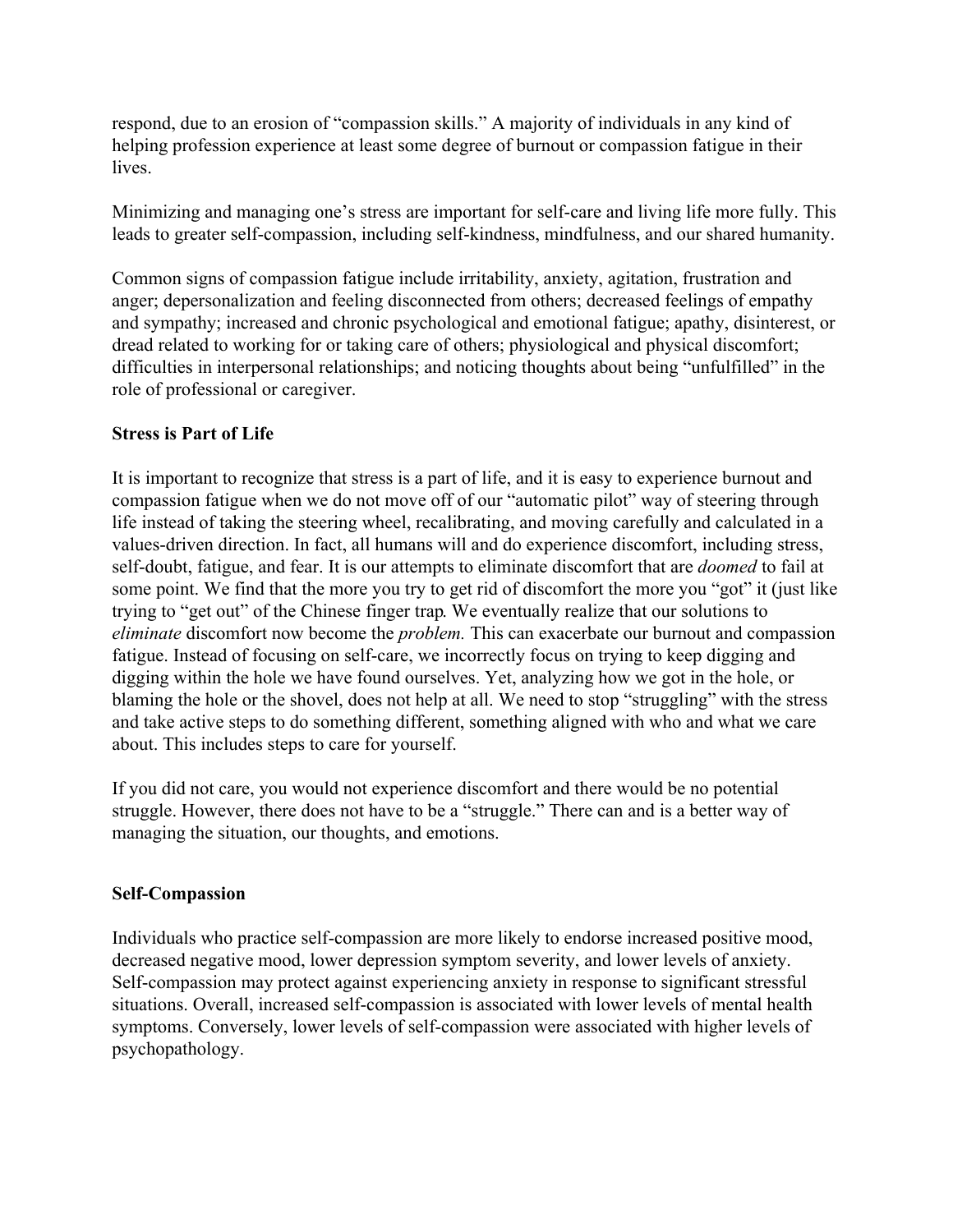Deciding to make changes in your life requires acceptance that you need to do something different. This includes becoming self-compassionate and self-caring, disentangling yourself from the psychological barriers like "I can't…" We can look to evidence-based practices for guidance.

## **Acceptance and Commitment Therapy**

Acceptance and Commitment Therapy (ACT) is an evidence-based therapeutic approach that emphasizes processes such as psychological flexibility, mindfulness, acceptance, and values in assisting people in overcoming obstacles in their lives. ACT operates under the basic assumption that discomfort, self-doubt, suffering, and fear are a normal and unavoidable part of human experience. An individual's attempts to control or avoid painful experiences eventually lead to long-term suffering. The goal of ACT is not to eliminate certain parts of one's experience of life, but rather to learn how to experience life more fully, without as much struggle, and with vitality and commitment. Further, goals of ACT include reduction of suffering, increase of psychological flexibility, and an increase in one's opportunity to change their behavior and engage in committed action toward their valued goals and outcomes.

Acceptance incorporates the ability to notice and experience all thoughts and feelings as they occur organically, without trying to reduce or eliminate any unpleasant thoughts and feelings, or to replace them with positive alternatives. Values reflect who or what is important and who or what we truly care about. "Values are your heart's deepest desires for how you want to behave as a human being. Values are not about what you want to get or achieve; they are about how you want to behave or act on an ongoing basis" (Harris, 2012). One exercise designed to practice values and committed action is replacing the term "but" with "and;" for example, "I want to stop this behavior and it's very difficult to change what I have always done."

## **Self-Care**

"Taking care of yourself doesn't mean me first, it means me too" (L.R. Knost). In order to practice self-care, one needs to be mindful of their stress and fatigue levels, as well as personally accountable that previous efforts have not worked effectively. As you notice that these thoughts and feelings "get in the way" of moving toward desired values, there exists an opportunity to choose actions consistent with what or who is meaningful. Self-care practices that minimize or protect against compassion fatigue include mindful eating, exercising, connecting with others, maintaining a consistent sleep schedule, planning and committing time for meaningful leisure activities, and increasing vitality.

It is important to create a Self-Care Plan in different areas: physical, social, emotional, workplace / professional, etc. Here are examples with the underlined words serving as those that you would include to personalize each plan:

*●* Physical Self-Care Plan may include the following: *I choose to exercise on the treadmill. I will do this every day (frequency) at 6:00 am (time) for 30 minutes (duration) when I am at home (location).*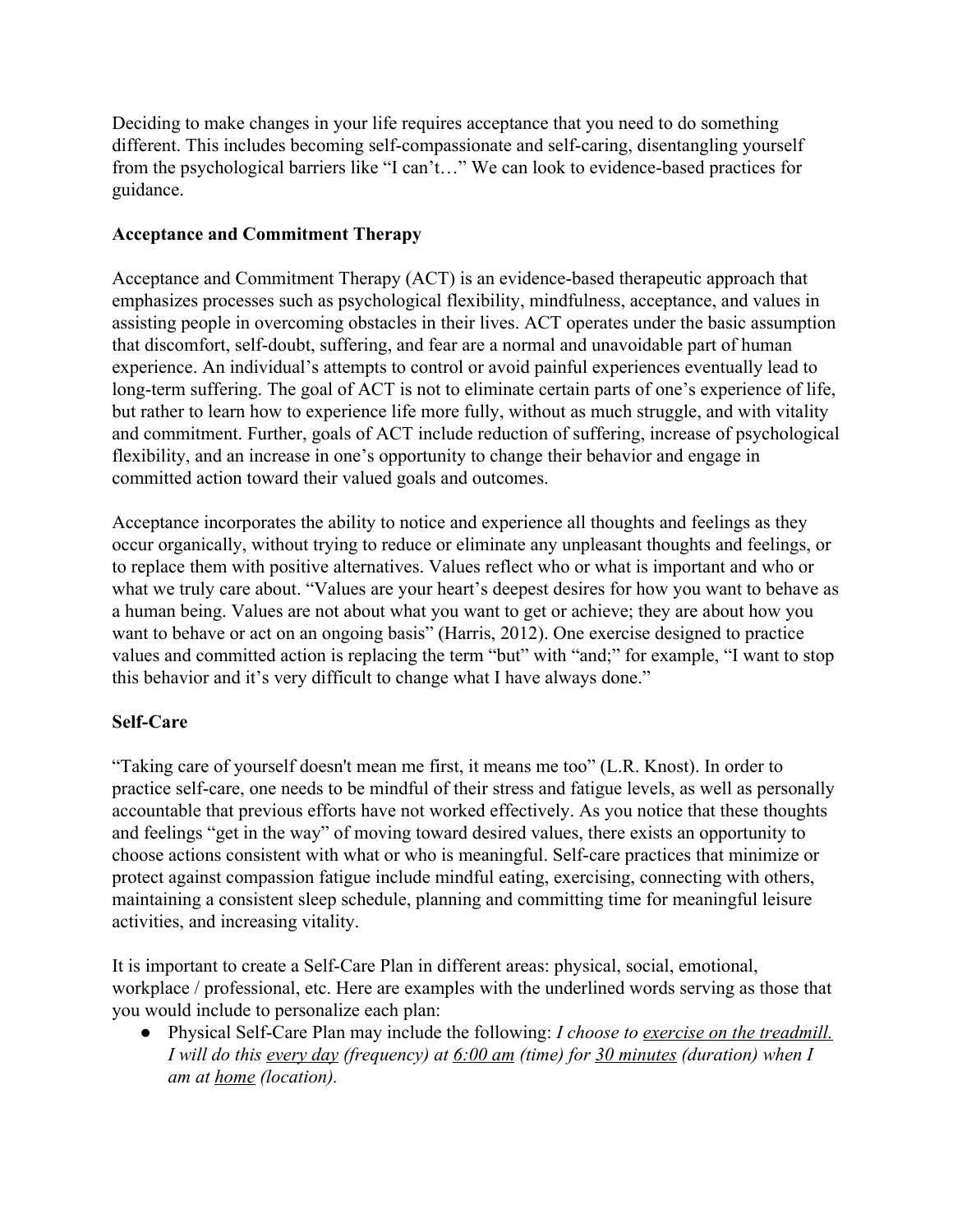- Social Self-Care Plan may consist of: *I choose to join my friends for breakfast. I will do this the*  $1<sup>st</sup>$  *Saturday of each month (frequency) at*  $9:00$  *am (time) for 2 hours (duration) at the Diner (location).*
- Emotional Self-Care Plan could include: *I choose to keep a reflective journal. I will do this every day (frequency) at bedtime after I change into my pajamas before I brush my teeth (time) for 5 minutes (duration) when I am in my bedroom (location).*
- *●* Workplace Self-Care Plan could have the following: *I choose to consult with my colleague. I will do this every Monday (frequency) at 3:30 pm (time) for 15 minutes (duration) when I am at work (location).*

It is critical to schedule these self-care events and to commit to them as if they were the most important "appointment" you have scheduled that day. Gary Keller (2018), author of "The ONE Thing: The Surprisingly Simple Truth Behind Extraordinary Results," provides excellent advice when he explains that you need to say "yes" to scheduled time for yourself and say "no" to other events that could get in the way of your own committed time. Alternatively, saying "yes" to anything else is equivalent to saying "no" to yourself. If you're experiencing burnout and compassion fatigue, it is likely that you have been saying "yes" to many things and to others at the cost of your own well-being. You may notice "stinking thinking" that shows up like "I want to work out *but* I'm so tired." *Replace this with* "I want to work out even though I feel tired." Additionally, when your thought of "I don't deserve time for myself" shows up, notice how this puts you right back into the hole and into a negative feedback loop. It is important to stick to the plan and notice the "stinking thinking" that is already there.

Many people find that keeping a Thought Diary/Journal is helpful. This may include writing down one's thoughts and feelings about the day. It is important to notice and accept your thoughts and feelings for what they are, rather than question, challenge, or try to change them or minimize them. You might tell yourself, "I'm noticing I'm having the thought that…", or "Thanks mind for telling me." This changes the relationship you have with your thoughts and feelings, allowing you to "lead" your mind where *you* want to go (toward self-care and self-compassion), instead of allowing your mind to take you where it wants to go.

For those working in the healthcare (mental health and medical) and education fields, it is particularly important when engaging in self-care practices to be aware of potential obstacles that impede your ability to be successful. This includes setting boundaries with others (clients, patients, students, colleagues), maintaining ethical and legal guidelines regarding communication with others, and taking a break when necessary. For those struggling with burnout and compassion fatigue who have difficulty turning off the "struggle switch" to engage in better self-care, it may be helpful to contact a mental health professional. Executive coaching is another effective method of managing stress, in which the coach focuses on increasing an individual's potential and level of awareness. The coach and client work collaboratively in a forward-moving direction to act consistent with the client's values.

## **Conclusion**